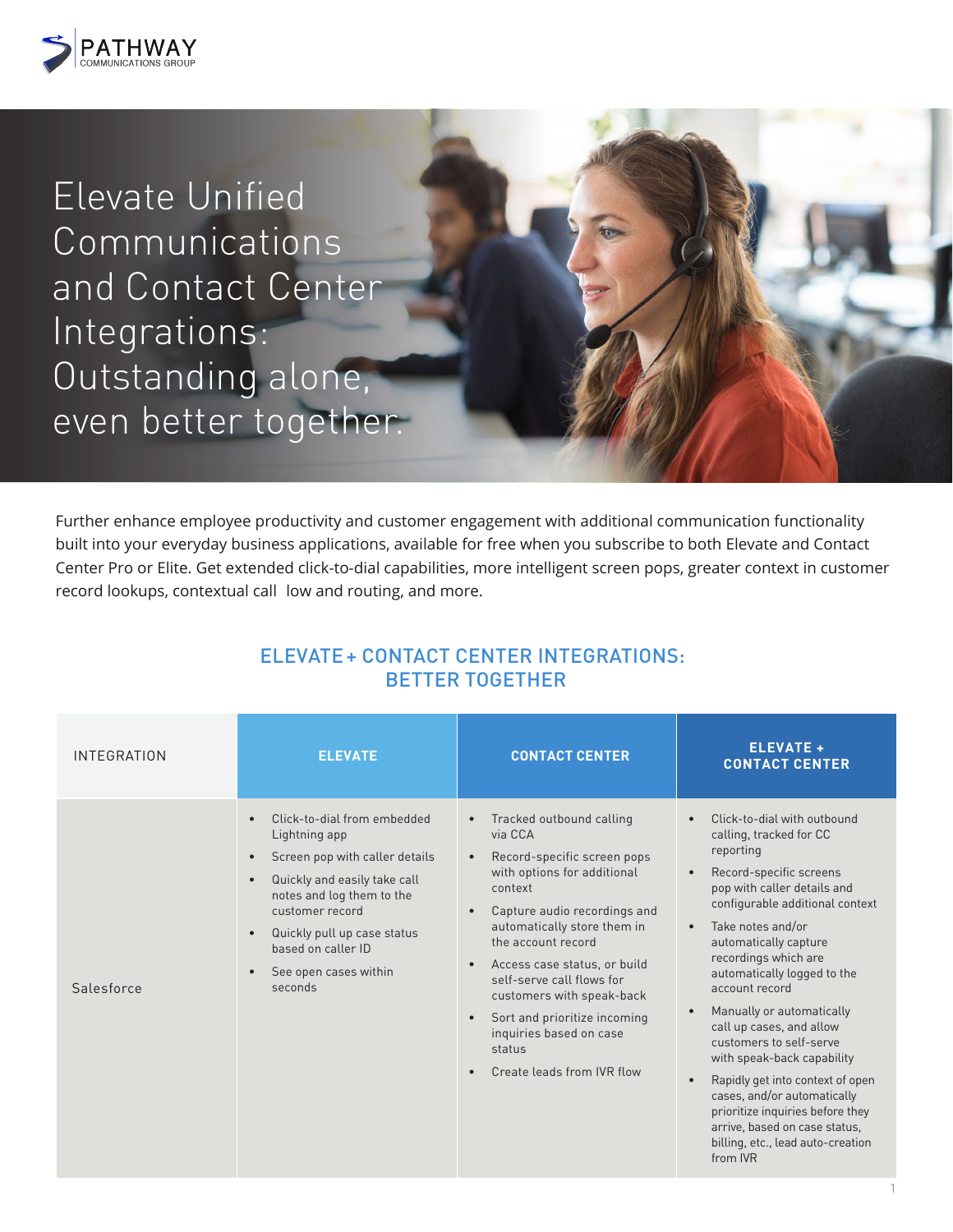| INTEGRATION               | <b>ELEVATE</b>                                                                                                                                                                                                                                                                         | <b>CONTACT CENTER</b>                                                                                                                                                                                                                                                                                                                                                                 | <b>ELEVATE +</b><br><b>CONTACT CENTER</b>                                                                                                                                                                                                                                                                                                                                                                                                                                                                                                                         |
|---------------------------|----------------------------------------------------------------------------------------------------------------------------------------------------------------------------------------------------------------------------------------------------------------------------------------|---------------------------------------------------------------------------------------------------------------------------------------------------------------------------------------------------------------------------------------------------------------------------------------------------------------------------------------------------------------------------------------|-------------------------------------------------------------------------------------------------------------------------------------------------------------------------------------------------------------------------------------------------------------------------------------------------------------------------------------------------------------------------------------------------------------------------------------------------------------------------------------------------------------------------------------------------------------------|
| Zendesk                   | Click-to-dial from within<br>$\bullet$<br>Zendesk<br>Screen pop with caller details<br>$\bullet$<br>Quickly pull up ticket status<br>$\bullet$<br>based on caller ID<br>See open tickets; create new<br>$\bullet$<br>support tickets for customers                                     | Tracked outbound calling<br>via CCA<br>Screen pop with options for<br>additional context<br>Capture recordings and<br>automatically store them in<br>the account record<br>Access ticket status manually,<br>$\bullet$<br>or build self-serve call flows<br>for customers with ticket<br>creation<br>Sort and prioritize incoming<br>$\bullet$<br>inquiries based on ticket<br>status | Click-to-dial with outbound<br>$\bullet$<br>calling, tracked for CC<br>reporting<br>Screen pop with caller<br>details and configurable<br>additional context<br>Take notes and/or<br>automatically capture audio /<br>screen recordings which are<br>automatically logged to the<br>account record<br>Manually or automatically<br>call up tickets, and allow<br>customers to self-service /<br>create tickets from IVR<br>Create new support tickets<br>for customers, and/or<br>automatically sort inquiries<br>before they arrive, based<br>on existing status |
| Microsoft<br>Dynamics 365 | Click-to-call from within<br>$\bullet$<br>Dynamics<br>Screen pop with details and<br>$\bullet$<br>customer record<br>Create new contacts and leads<br>$\bullet$<br>with a single click<br>Easily take notes and capture<br>$\bullet$<br>call details in Dynamics during<br>active call | Tracked outbound calling<br>$\bullet$<br>via CCA<br>Screen pop with options<br>$\bullet$<br>for additional context<br>Capture audio recordings<br>$\bullet$<br>and store them in the<br>account record                                                                                                                                                                                | Click-to-call with outbound<br>calling, tracked for CC<br>reporting<br>Screen pop with caller<br>details and configurable<br>additional context<br>Create new contacts and<br>leads with a single click;<br>quickly store notes in the<br>customer account record;<br>automatically store recordings<br>in the account record                                                                                                                                                                                                                                     |
| Zoho                      | Click-to-call from within Zoho<br>Screen pop with details and<br>$\bullet$<br>customer record<br>Create new contacts and leads<br>$\bullet$<br>with a single click<br>Easily take notes and capture<br>$\bullet$<br>call details in Zoho during<br>active call                         | Tracked outbound calling<br>via CCA<br>Screen pop with options<br>for additional context<br>Capture audio recordings<br>$\bullet$<br>and store them in the<br>account record                                                                                                                                                                                                          | Click-to-call with outbound<br>calling, tracked for CC<br>reporting<br>Screen pop with caller details<br>and configurable additional<br>context<br>Create new contacts and<br>leads with a single click;<br>quickly store notes in the<br>customer account record;<br>automatically store recordings<br>in the account record                                                                                                                                                                                                                                     |